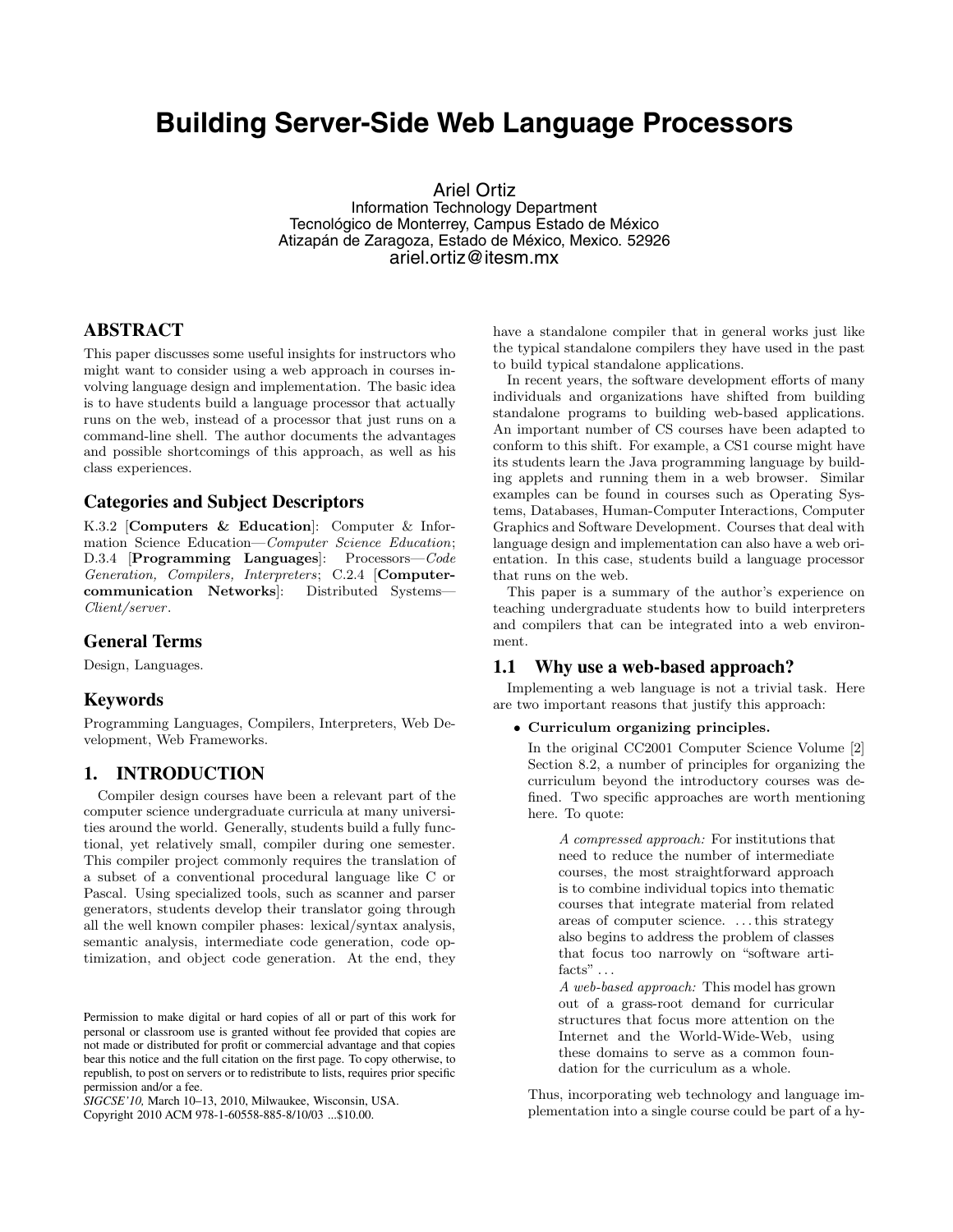brid curriculum, as described is Section 8.3 of CC2001, that may also meet more effectively the needs of a particular institution.

*•* **It is relevant and appealing to our students.**

We can't ignore the fact that many of our CS students will become professional web developers once they graduate. Showing them how the web works from the perspective of a web language implementer gives them a deeper insight of many important technical issues.

Additionally, as pointed out in [7]: "web programming promotes diversity in computer science because the programs are more motivating to a diverse audience". The author has witnessed that students have a much more engaging learning experience when they develop a web language than when they just build a conventional language translator. This is probably because it is more exciting to see a program running on a web browser than on a command-line shell.

# **1.2 General Concepts**

#### *1.2.1 Language Processors*

A *programming language processor* is ". . . any system that manipulates programs expressed in some particular programming language. Language processors allow us to run programs, or prepare them to be run" [12]. For this discussion, a language processor can be a compiler or an interpreter, or even a combination of both known as an *interpretive compiler*, like those used in most Java implementations.

#### *1.2.2 Runs on the Web*

The World-Wide Web is a *client-server* architecture. This means that there are two different physical locations in which a web language processor can run:

- **Client-side language processors:** These run within a user-agent, most commonly a web browser. Possible implementation technologies include: ECMAScript (JavaScript), Java applets, Flash, Silverlight, JavaFX, and plugins for specific browsers.
- **Server-side language processors:** These run on the server computer and somehow interact with a web server. Almost any modern programming environment can be used to develop these types of processors. Section 3 covers three possible implementations.

The remainder of this paper will only focus on server-side technologies.

# **2. DESIGN CONSIDERATIONS**

What specific characteristics must a web language have? Actually, it can be similar to any conventional programming language. However, it is probably best to design a web language so that it has at least a few "scripting" features (for example: compact syntax, dynamic types, garbage collection, and direct support for high level collections such as strings, lists and dictionaries) if one wishes to make it more like the current languages used for web development (for example: JavaScript, PHP, Perl, Ruby or Python). Anyhow,

all web specific features can be made available to almost any kind of language through runtime library functions.

The next subsections point out some of the issues worth considering during the design of a web language.

## **2.1 Overall Syntax**

The purpose of a web language is to do some computations and then produce an output in the form of an HTML web page (or XML document, plain text, etc.). This means that a resulting page is built from two types of elements: *dynamically generated elements* and *static content elements*. The overall syntax of the web language should reflect this. There are two possible ways in which these elements can be combined within one source program:

• The presentation code (static elements) can be embedded inside the web language code (dynamic elements), for example:

```
print "<html><br/>body><ul>"
for i in 0..10 do
  print "<li>" + (2 ** i) +"</li>"
end
print "</ul></body></html>"
```
In this example, the print statement is used to generate the desired output.

*•* The web language code can be embedded inside the presentation code. This is known as a *Template View* [6] and it is the preferred notation because of its similarity with the desired output. An example:

```
<html><body><ul>
    {% for i in 0..10 do %}
      <li> {{ (2 ** i) }} </li>
    {% end %}
</ul></body></html>
```
The delimiters {{ ... }} indicate that the surrounded expression should be evaluated and its result displayed as part of the output. The other delimiters {% ... %} represent statements that are to be executed for their effect, and don't produce any output by themselves. Everything outside these delimiters is static content, so it is part of the output.

For implementations purposes, the language processor might receive a program like the one in the second example, transform it to something like the first example, and then proceed to execute it. This is actually how JavaServer Pages (JSP) [3] work.

# **2.2 Hypertext Transfer Protocol**

A general understanding of the Hypertext Transfer Protocol (HTTP) [8] is fundamental when designing and implementing a web language. HTTP is a request/response standard between a client and a server. An HTTP client initiates a request by establishing a Transmission Control Protocol (TCP) connection to a particular port on a host computer. An HTTP server listening on that port waits for the client to send a request message. Upon receiving the request, the server sends back a response. This response can be the contents of a static file (like an image or an HTML page), or it can be a dynamically generated resource produced by a web language processor.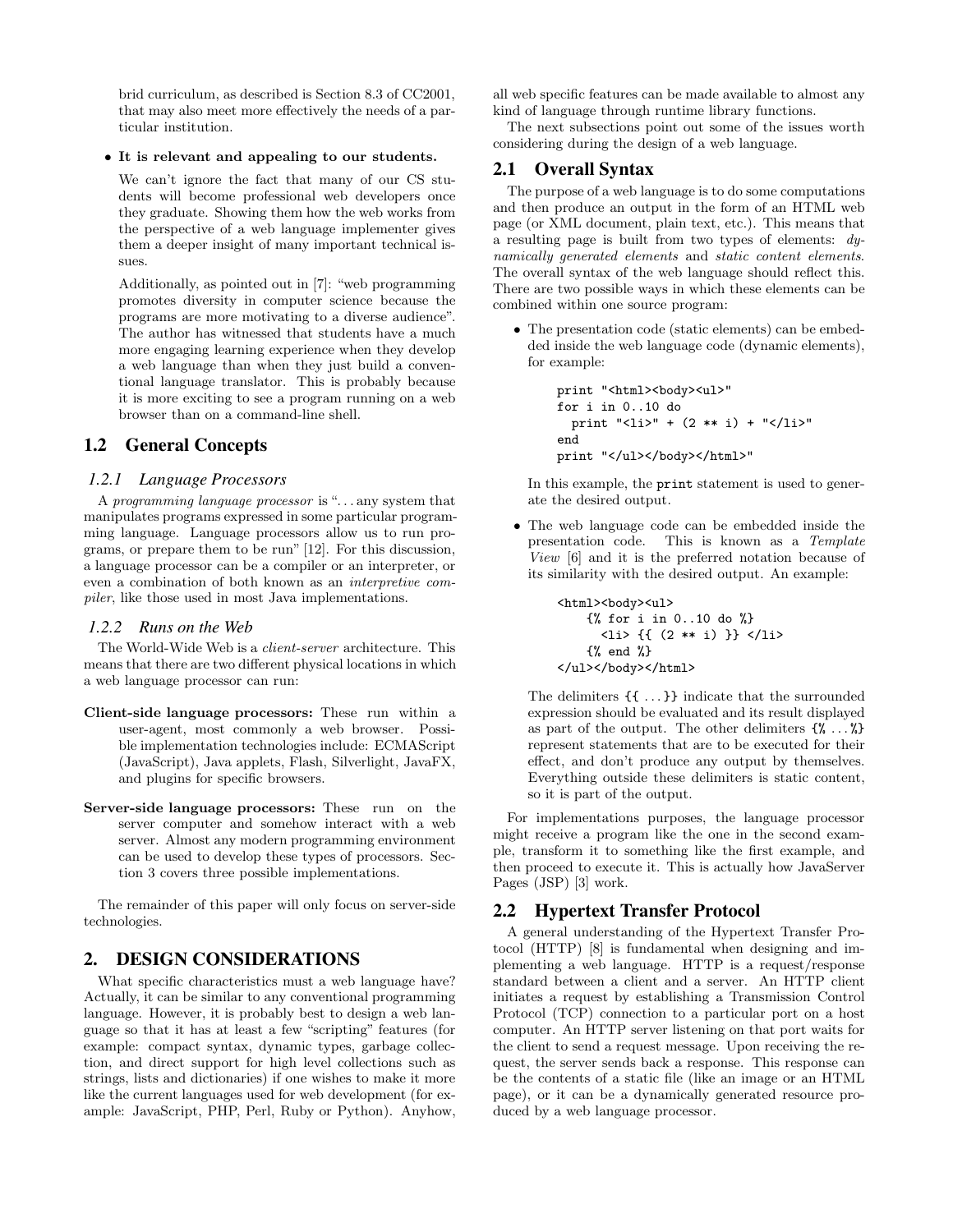#### **2.3 Names and Scoping Rules**

Web language applications should have all the request headers and parameters readily available. One option is to provide a library of functions, like get\_header("name"). Another option is to use a special naming convention. So, for example, if a variable has a dollar symbol prefix, it can represent a request parameter, an exclamation mark prefix could represent a header, and so on. Dealing with the response can follow similar approaches.

It is also important to give some thought on how scoping rules should work. A name with *local scope* can only be used within the procedure that defines it. Alternatively, a name can have a *page scope* (visible in the whole web page or document), *request scope* (visible through several pages chained by the same request), *session scope* (visible throughout the user session), or *application scope* (visible to all the application users). Library functions or naming conventions can also be used to manage names in different scopes.

#### **2.4 Security Issues**

A web language should provide a simple mechanism for filtering special characters before sending them as output. If a user input contains the characters &, <, or >, these should be probably replaced by  $\&; \<;$ , or  $\>$ ; when sending them back as output to HTML and XML documents. Not doing so makes a web applications susceptible to HTML Injection and Cross-Site Scripting (XSS) exploits [11]. Emphasizing these kinds of issues helps promoting security awareness among our students.

A special function can be used when the result of an expression should be filtered within a web program, for example: {{ filter("some <output>") }}. Better yet, the default behavior of the pair of braces {{ ... }} could automatically do any necessary filtering, while a different pair of delimiters {! ... !} could be used when no filtering should be done.

## **3. IMPLEMENTATION STRATEGIES**

To keep things as simple as possible, most of the development and testing of any web language processor should be carried out on a command-line shell, using stubs if required. The integration with a web technology should be attempted only when the main functionality of the language processor is already in place.

For the sake of keeping the following discussions short, the implementation details will assume that the web language processor being developed is actually an interpreter instead of a compiler. Hopefully, the knowledgeable reader should not have any major problem extrapolating the information presented here in order to use it in the context of a compiler or an interpretive compiler.

#### **3.1 Using the Common Gateway Interface**

The Common Gateway Interface (CGI) is a simple interface for running external programs under a web server in a platform-independent manner [9]. When a client sends a request, the web server determines if the requested resource is a file stored on disk or an executable program. In the former case, the web server takes the file, pre-appends it with the status line and headers, and sends that as the response to the client. In the later case, the web server runs the executable program as a new process, and whatever output it produces is sent to the client as the response.

Popular scanner and parser generator tools (like *lex* and *yacc*) can be used to build a CGI-based language processor which can be invoked by a web server, such as the Apache HTTP server [1].

Any programming language can be used as an implementation language for a CGI-based web language processor, as long as it is able to:

- 1. Write to the standard output (to generate the response).
- 2. Read from the standard input (to read the body of the request).
- 3. Read OS environment variables (to read the request headers).

The response headers and body are generated by writing the desired information to the standard output. The web server completes the response message by adding the status line and some server specific headers to the start of the CGI output, and sends the entire result to the client.

CGI was the first technique available for generating dynamic content in the World-Wide-Web, dating back to 1993. Its main drawback is that the web server has to create a new process for every request involving a CGI. Process creation is an expensive operation in most operating systems, thus the server performance can be severely affected if many requests arrive during a short time period. This could be a common scenario in a production environment, but in a student project this is probably never the case.

CGI seems an old and low-tech approach, especially when compared to the web development technologies available today. It is important to consider this, because students already familiar with other web tools and techniques might be reluctant to use CGIs. Yet the approach is straightforward, and it allows using all the language construction tools we are all familiar with. CGIs are at least worth considering.

#### **3.2 Building Over an Existing Web Technology**

When developing a web language processor, why not use all the infrastructure already available from some existing web technology? For example, JavaServer Pages allow defining custom tags [3]. The body of a custom tag can be any text, including the source code for an arbitrary programming language. Thus, it is possible to have a JSP source file like this one:

```
<%@ taglib prefix="lispish"
           uri="LispishCodeTagLibrary" %>
<html><body>
  <lispish:stm>
    (define fact
      (lambda (n)
        (if (= n 0) 1 (* n (fact (- n 1)))))</lispish:stm>
  Factorial of 5 is
  <lispish:exp> (fact 5) </lispish:exp>
</body></html>
```
In the previous example, the taglib directive allows importing a tag library referred as LispishCodeTagLibrary. All the tags for this library will use "lispish" as their prefix.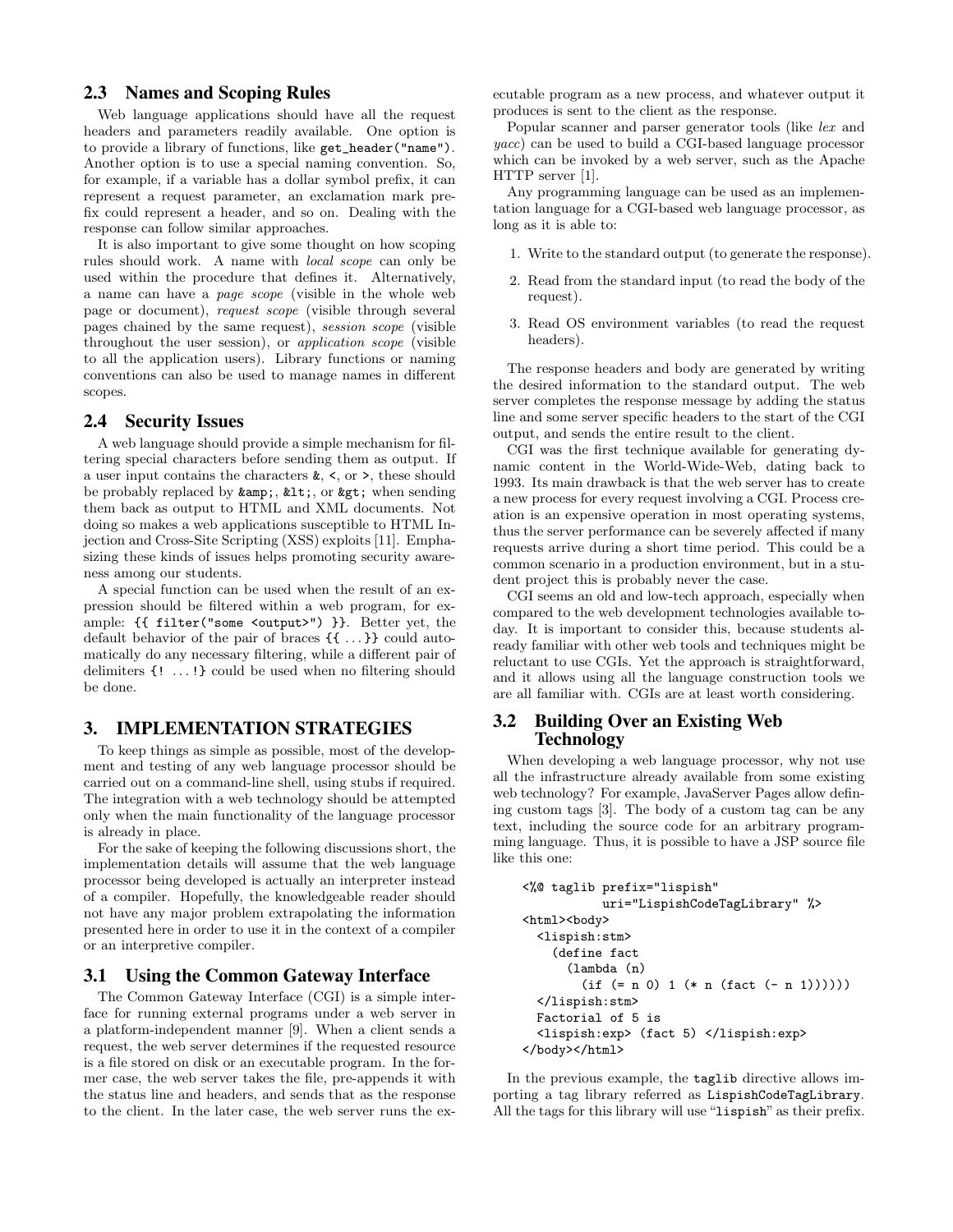The <lispish: stm> tag executes its body for its side-effects only, while the <lispish:exp> tag evaluates its body and writes the result to the output.

These are the general steps to write a JSP custom tag:

- 1. A Tag Library Descriptor (TLD) file must be created. This is an XML file that contains information about the library as a whole and about each tag contained in the library. The tag declaration inside the TLD file must specify that its body content is tagdependent so that the web container (for example Apache Tomcat) treats the tag's body as plain text with no special meaning.
- 2. A Java class has to be defined, and it must extend the javax.servlet.jsp.tagext.SimpleTagSupport class. The class must also contain an overridden doTag() method. This method is called automatically by the web container when the tag is to be processed at request time. Inside this method it is possible to obtain the body contents of the tag. At this point, the web language processor can be called to carry out its duty.

The main advantage of using an approach like this one is that the web language processor has access to the all the facilities provided by the hosting environment. Things like session tracking, cookie management, request parameter parsing, header processing, and response generation are typically just a library method call away. On the other hand, the main downside is that you might end up having less options when selecting tools to build a language processor due to the restrictions imposed by the hosting environment. This means that if you want to build a language processor that is available as a JSP custom tag, you can only use tools available for the Java platform.

#### **3.3 Programming Your Own Web Server**

This implementation strategy consists of programming a web server from scratch. The web server should be able to serve static resources, but its main function is to host a language processor that allows generating dynamic content.

The server component can be implemented using any language supporting TCP sockets. The language processor should most likely be implemented using that same language.

The following general outline describes how a simple web server with an embedded language processor could work. Assume *SS* is a server socket. Repeat the following steps indefinitely:

- 1. Listen for a connection to be made to *SS* and accept it. Let *S* be the new connection socket.
- 2. Serve the request received through *S* using an available or newly created thread:
	- (a) If the resource requested is a static resource *Q*, map the file extension of *Q* to its corresponding MIME type so that the correct Content-Type header is reported. Add also to the response message the contents of *Q* plus a 200 status code and send it back through *S*.
	- (b) If the resource requested refers to a source program *P*, execute *P* using the corresponding language processor and let *O* be its output. Build the

response message with *O* plus a 200 status code and send it back through *S*. If *P* produces a runtime error, the response should instead be: 500 Internal Server Error; send it back through *S*.

(c) If the resource requested does not exist, the response should be: 404 Not Found; send it back through *S*.

The main disadvantage of this approach is that practically everything in the HTTP protocol has to be explicitly dealt with: headers have to be parsed, request parameters have to be decoded, errors have to be detected and reported, and so on. On the bright side, implementing a web server gives a tremendous insight on the low-level details of web development.

Having students write a web server from scratch can be deemed as too complex and/or time consuming. A simple way to alleviate this chore is to give students the source code for a simple web server kernel and allow them to extend it in order to incorporate new functionality. Some languages might even have a standard (or third party) API offering some support for building web servers. For example, Python includes the module SimpleHTTPServer that provides a basic HTTP request handler mechanism [10].

## **4. CLASS EXPERIENCE**

Since 1998, the author has been sporadically using the described implementation strategies of Section 3 to teach three different courses at the Tecnológico de Monterrey, Campus Estado de México. These courses are part of a nine semester Computer Systems Engineering undergraduate program, which basically blends together computer science with software engineering. The following subsections briefly describe representative project examples for each of these courses.

## **4.1 Programming Languages**

Programming Languages is a 5*th* semester course focused mainly on teaching different programming styles (functional, logic, concurrent, etc.). It concludes with a brief introduction to language translators. Course prerequisites include Data Structures and Theory of Computation.

Students were once required to write an infix expression evaluator using *flex* and *bison* with C. The evaluator was available through a CGI as described in subsection 3.1. A user interface was provided as an HTML web form containing a text field where the expressions could be typed. When the form got submitted, the CGI was called, and the result was displayed in a new HTML page.

This project was developed in teams of two people, with a time requirement of about two weeks. Almost all of the projects worked flawlessly.

## **4.2 Language Translators**

This is a conventional Compiler Construction course, offered during the 8*th* semester. It has Programming Languages as its prerequisite.

In one particular semester, the project consisted in writing a compiler that was available as a JSP tag, just like the one explained in subsection 3.2. The compiler was written in Java using the JavaCC scanner and parser generator. It produced Java Virtual Machine (JVM) assembly language code, which was immediately assembled into byte-code. The byte-code was then dynamically loaded and executed by the